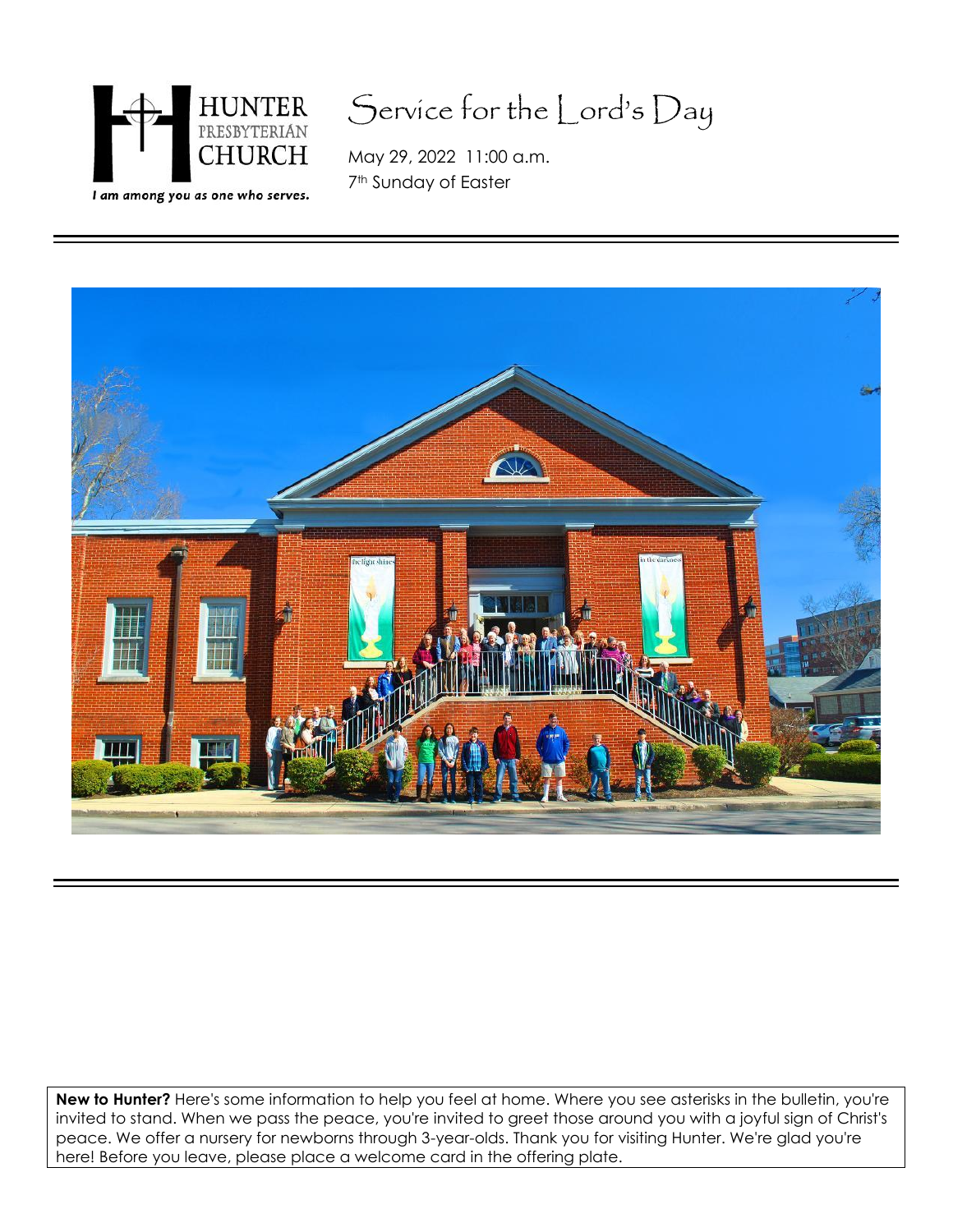## GATHERING AROUND THE WORD

Prelude "Adagio" from Organ Concerto in B Minor Johann Gottfried Walther Chiming of the Hour Welcome & Announcements \*Call to Worship Come Lord Jesus **Call us out of our complacency** Call us into Your Kingdom's service **Send us in Your Holy Name.** \*Hymn 265 "Jesus Shall Reign Where'er the Sun" DUKE STREET Prayer of Confession **We seek Your voice, Lord. We listen for Your Word, yet even when we listen for it we don't always recognize it. We seek Your way. We look for Your signs, but even when we look for them we don't always see them. Christ is with us, bringing Your Spirit to us, yet we still have times when we feel lost and alone. Break through all the worldly clutter that blocks us from Your Presence. Shine Your light upon us. Shine Your Light and Glory into the world to dispel the shadows that hide us from You. Then we may see. Then we may hear. Then we shall behold You and Your purpose for the world. Then we can hear Your voice anew. Then we can respond to Your call again to carry Your ministry and mission into the world. Amen.** *(moment for silent reflection)* Assurance of Pardon \*Hymn #583 "Glory to God" GLORIA (sing thru 2x, once in English, once in Latin) \*Passing of the Peace May the peace of our Lord Jesus Christ be with you all. **And also with you.** HEARING THE WORD Prayer for Illumination Reading from the Old Testament Psalm 103:1-14 (O.T., p. 554) Reading from the New Testament Matthew 28:16-20 (N.T., p. 34)

Holy Wisdom. Holy Word. **Thanks be to God.**

Message "Blessed and Sent" Ray Mendenhall

## RESPONDING TO THE WORD

Choral Anthem "The Summons" John Bell

Sharing Our Joys and Concerns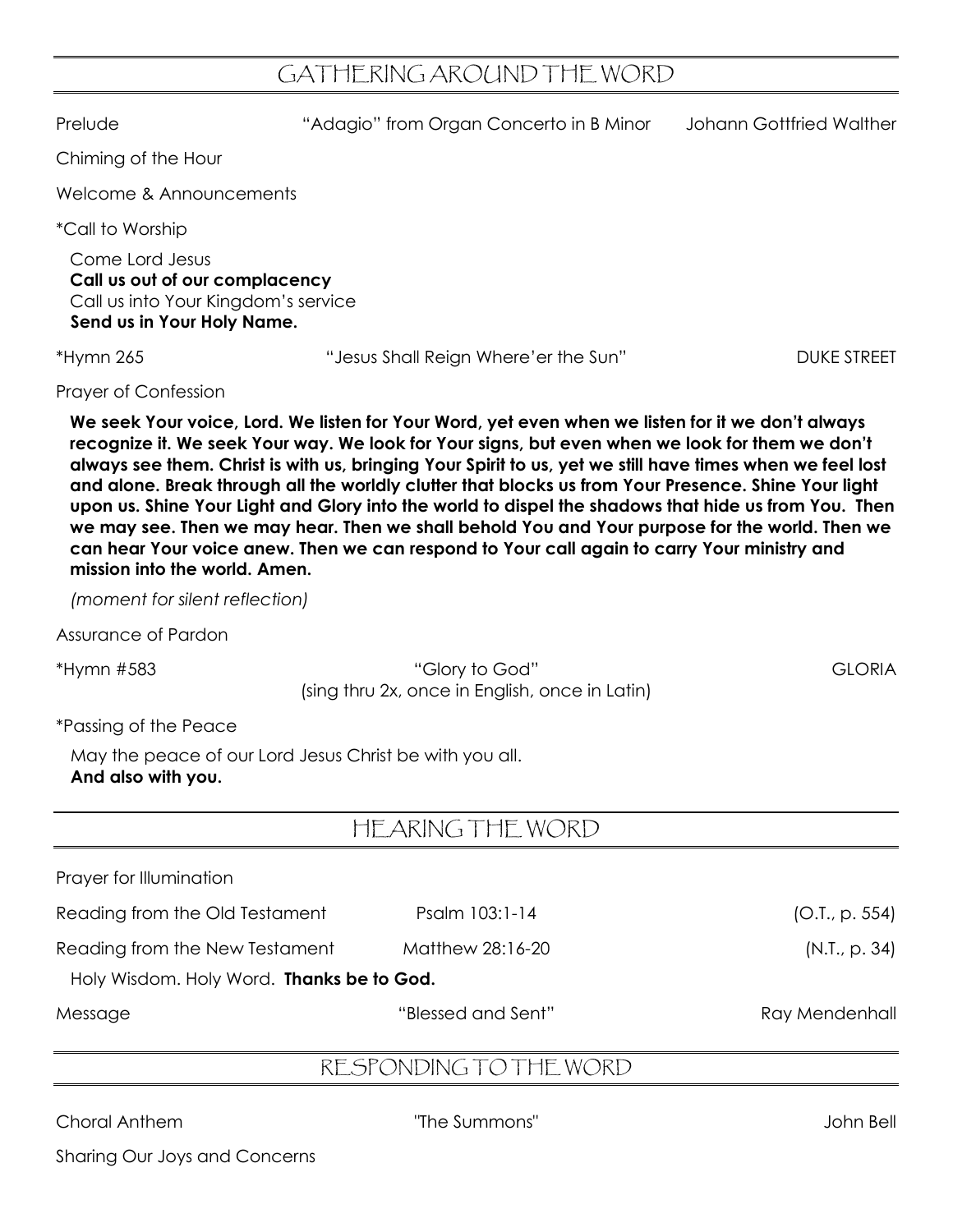| Prayers of the People               |                                      |                        |
|-------------------------------------|--------------------------------------|------------------------|
| Presenting Our Tithes & Offerings   |                                      |                        |
| Offertory                           | "The Unclouded Day"                  | arr. Anna Laura Page   |
| Prayer of Thanksgiving & Dedication |                                      |                        |
| *Hymn 69                            | "I, the Lord of Sea and Sky"         | HERE I AM              |
| *Charge & Benediction               |                                      |                        |
| *Hymn 587                           | "Alleluia!"                          | <b>CELTIC ALLELUIA</b> |
| Postlude                            | "In Christ There Is No East or West" | arr. Dale Wood         |
| Depart in Peace                     |                                      |                        |
| *Please stand as you are able.      |                                      |                        |

Household Prayer: O God, your Son, Jesus, prayed for his disciples, and sent them into the world to proclaim the coming of your kingdom. By your Holy Spirit, hold the church in unity, and keep it faithful to your Word, so that, breaking bread together, we may be one with Christ in faith and love and service, now and forever. Amen.